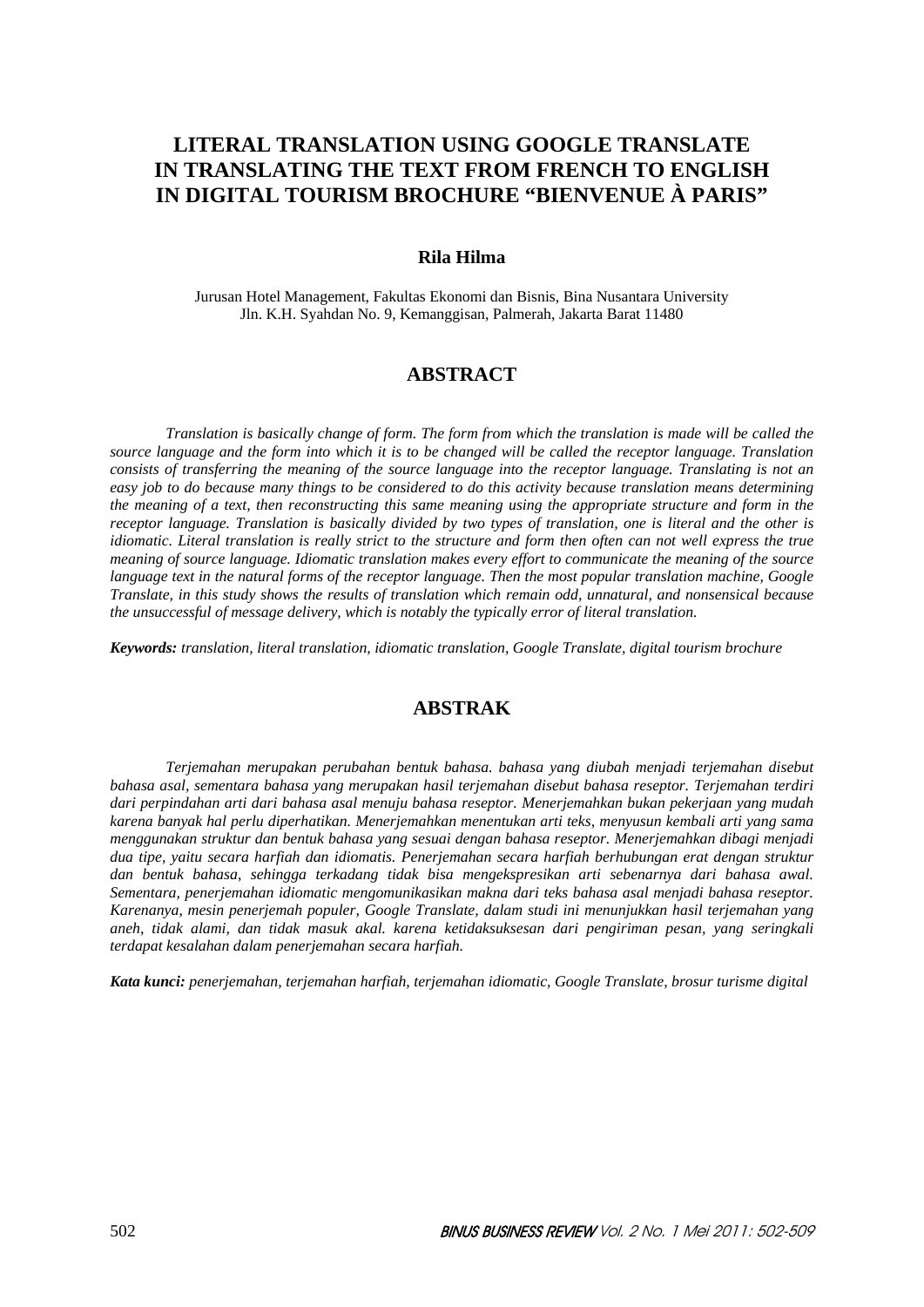### **INTRODUCTION**

Nowadays, informations are widely open and accesible for almost all communities, especially for those who make benefits of using information technology, especially internet. Internet can now be accessed almost anywhere by numerous means. People can access informations they need in various subjects: economy, politic, cultural issues, tourism, etc. For example: students who wants to get some datas for their studies might find the refferences from the internet; or tourists, who are eager to visit a strange country and are considered not having any idea about such country, could use internet in order to know the situation and condition in such place.

Undoubtly internet is the most visible way to gain some informations about anything. But problem appears if the informations needed, produced in foreign language for the reader. Therefore, a machine translation which is named Google Translate appears in internet. For reasons of effectivity, those who want to know the translation of some phrases, or students who are learning foreign language, probably use Google translate to fulfill their needs of information. But does Google Translate always produce a good translation based on theories of translation?

## **RESEARCH METHOD**

 The design of this study was descriptive qualitative using content analysis to analyze the data. According to Sadiman (1994) content analysis is every systematic procedure, which is designed to investigate the recorded data. The data can be in the form of written documents, films, audio records, video displays, and other kinds of communication media.

## **RESULT AND DISCUSSION**

### **Translation**

Translation, by dictionary definition, consists of changing form one state or form to another, to turn into one's own or another's language (The Merriam-Webster Dictionary 1974). Why translating? Because there is a will to deliver a written message, then the message needs to be spread to another social communities that use a different language. This is supported by theory from Le Féal (2000), translating is to help author to communicate by using second language with a community which is considered don't speak the same language with him. There will always be two different languages (bilingual) in translating, as Larson (1998) mentioned "the form from which the translation is made will be called the source language and the form into which it is to be changed will be called the receptor language.

#### **Form and meaning based translation**

Translation is basically change of form. When we speak of the form of language, we are referring to the actual words, phrases, clauses, sentences, paragraphs, which are spoken or written (Larson, 1998). But if translating activity is concerned only in changing the form of language, we must be carefull of the content or the meaning of a text which perhaps couldn't be well transfered. Nida (1975) explains the important of understanding the gap between the form and the meaning based translation, if all languages differ in form (and this is the essence of their being different languages), then quite naturally the forms must be altered if one is to preserve the content. But in fact, In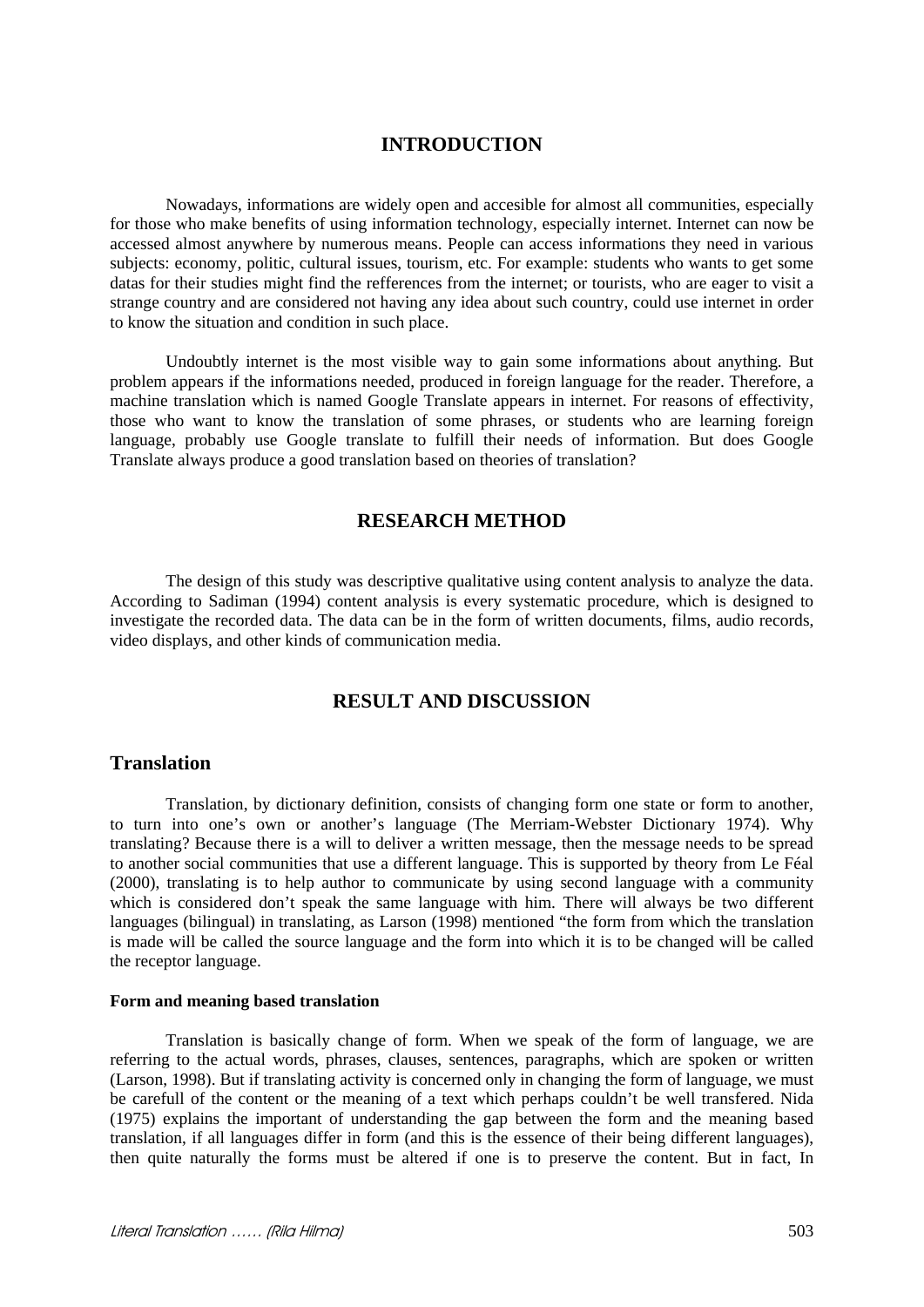translating we can't separate the two concepts: meaning based translation and form based translation. To do effective translation one must discover the meaning of the source language and use receptor language forms which express this meaning in a natural way (Larson, 1998). Let us look at Figure 1 below:



Figure 1 Form and Meaning based translation

## **Literal and Idiomatic Translation**

In a book Meaning Based Translation (Larson, 1998), it is explained about the contrary between two kinds of translation: literal and idiomatic translation. A "word for word" translation which follows closely the form of the source language is called a literal translation. A literal translation is useful if one is studying the structure of the source text as in an interlinear translation, but a literal translation does not communicate the meaning of the source text. It is generally no more than a string of words intended to help someone read a text in its original language. It is unnatural and hard to understand, and may even be quite meaningless, or give a wrong meaning in the receptor language. It can hardly be called a translation.

The goal of a translator should be to produce a receptor language text (a translation) which is idiomatic; that is, one which has the same meaning as the source language but is expressed in the natural form of the receptor language. Since a meaning expressed by a particular form in one language may be expressed by quite a different form in another language, it is often necessary to change the form when translating. Meaning-based translation make every effort to communicate the meaning of the source language text in the natural forms of the receptor language, then such translations are called idiomatic translation (Larson, 1998).

To be more clear, let us take a look at the exemple below:

| Tuble 1 Example of meral and raiomatic translation |                                       |                                           |  |
|----------------------------------------------------|---------------------------------------|-------------------------------------------|--|
| French (SL)                                        | English (RL1)<br>Literally translated | English (RL2)<br>Idiomatically translated |  |
| Comment vous vous-appelez?                         | how yourself you-call?                | What is your name?                        |  |

Table 1 Example of literal and idiomatic translation

The source language (SL) is English and the receptor language (RL) is French. RL1 is remained to be literally translated and RL2 is the result of idiomatic translation. The meaning of both of them is same, is to ask someone's name. But since the literal translation is very strict to the form of SL, then the text becomes unnatural and hard to understand. In RL2, the result of translation is more clear and appropriate because it is idiomatic.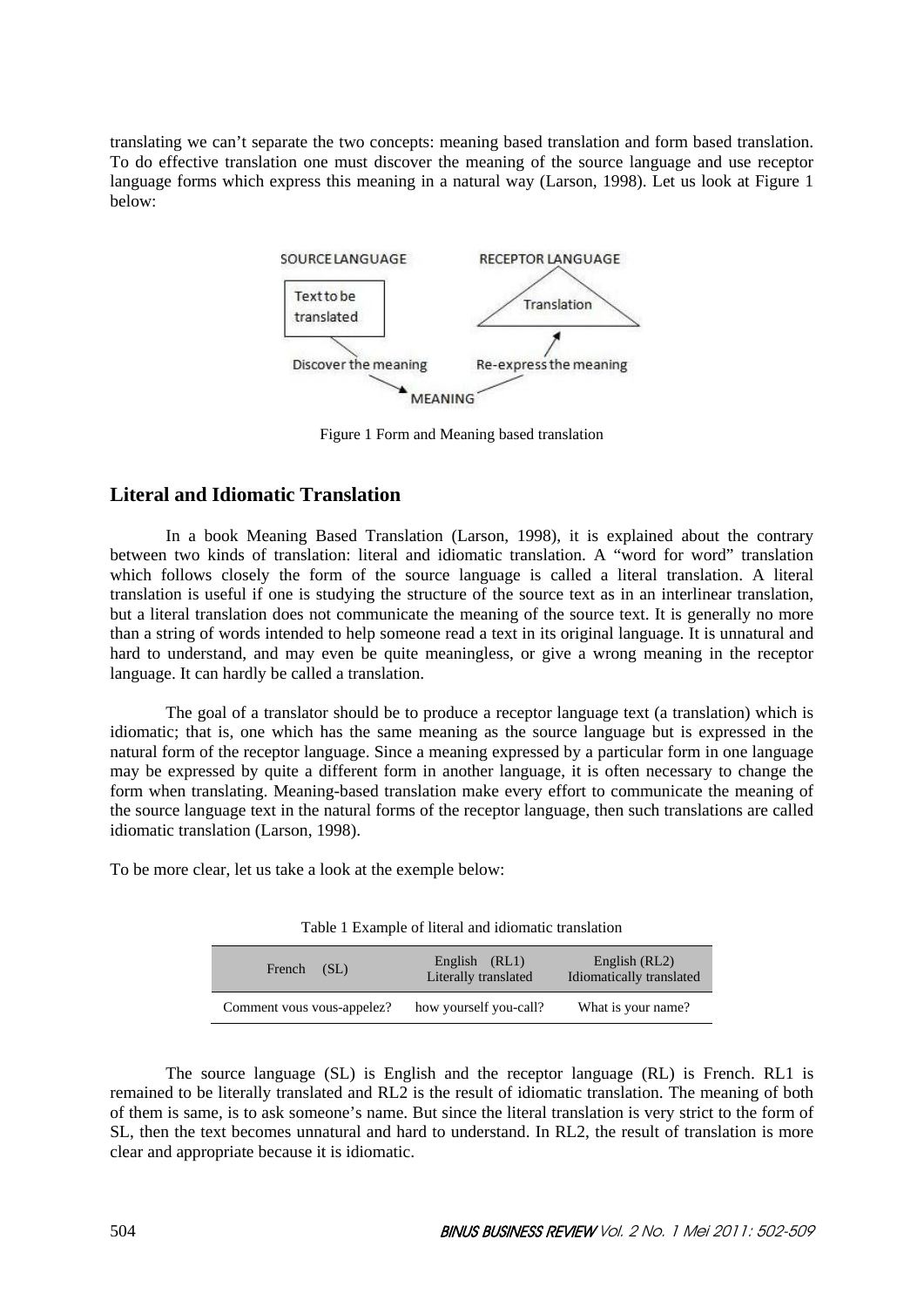But then, a truly literal translation is uncommon. Most translators who tend to translate literally actually make partial, this such of translation called modified literal translation. It is modified by the order and grammar enough to use acceptable sentence structure in the receptor language. However, the lexical items are translated literally (Larson, 1998:18). But the result of this kind of translation still does not sound natural.

### **Google Translate**

Foreign language learners sometimes meet some problems to translate and understand a foreign text, then they occasionally use a google translate. The service was introduced in April 28, 2006, it is a free statistical machine translation service provided by Google Inc. to translate a section of text, document or webpage, into another language. The service limits the number of paragraphs, or range of technical terms, that will be translated some languages produce better results than others. As of 2010, French to English translation is very good, however, rule-based machine translations perform better if the text to be translated is shorter.

Google Translate does not apply grammatical rules, since its algorithms are based on statistical analysis rather than traditional rule-based analysis. It is based on a method called statistical machine translation. A solid base for developping a usable statistical machine translation system for a new pair of languages from scratch, would consist in having a bilingual text corpus (or parallel collection) of more than a million words and two monolingualcorpora of each more than a billion words. Statistical models from this data are used to translate between those languages. Translation mistakes and oddities Because Google Translate uses statistical matching (to translate rather than a dictionary/grammar rules approach, translated text can often include apparently nonsensical and obvious errors, often swapping common terms for similar but nonequivalent common terms in the other language, as well as inverting sentence meaning.

### **Digital Tourism Brochure**

The definition of digital, tourism, and brochure comes from The Dictionary of the English. Brochure is a small booklet or pamphlet, often containing promotional material or product information. Digital is defined as relating to or being a device that can generate, record, process, receive, transmit, or display information that is represented in discrete numerical form; expressed in discrete numerical form, especially for use by a computer or other electronic devise, for exemple is digital information. Tourism is the business of providing tours and services for tourists. So, digital tourism brochure is a promotional material consists informations about service for tourists that are displayed by the computer than can be accessed by using internet.

In this study, researcher will use a digital tourism brochure Bienvenue à Paris as a research object. The site is the official website of the Paris Convention and Visitors Bureau as the destination's gateway for corporate and associations events organizers is an exchange platform between professionals events organizers and Parisian professionals. This bilingual site (French and English) provides various informations, including news and digital tourism brochure. One of the digital brochure entitled Bienvenue à Paris is functional as a tourist guide, consists itineraries and addresses of shops, cultural venues and places for a gastronomic snack in Paris. For research object, this study only uses the first page that is considered as a foreword of a 33-pages-brochure.

## **Literal Translation Using Google Translate in Translating the Text from French to English in Digital Tourism Brochure Bienvenue à Paris**

The brochure provides two languages (bilingual); French and English. In a table below, Source Language (SL) indicates french language based on the original site, TL1 is target language (english) translated by Google Translate, and TL2 is a second target language (english language) that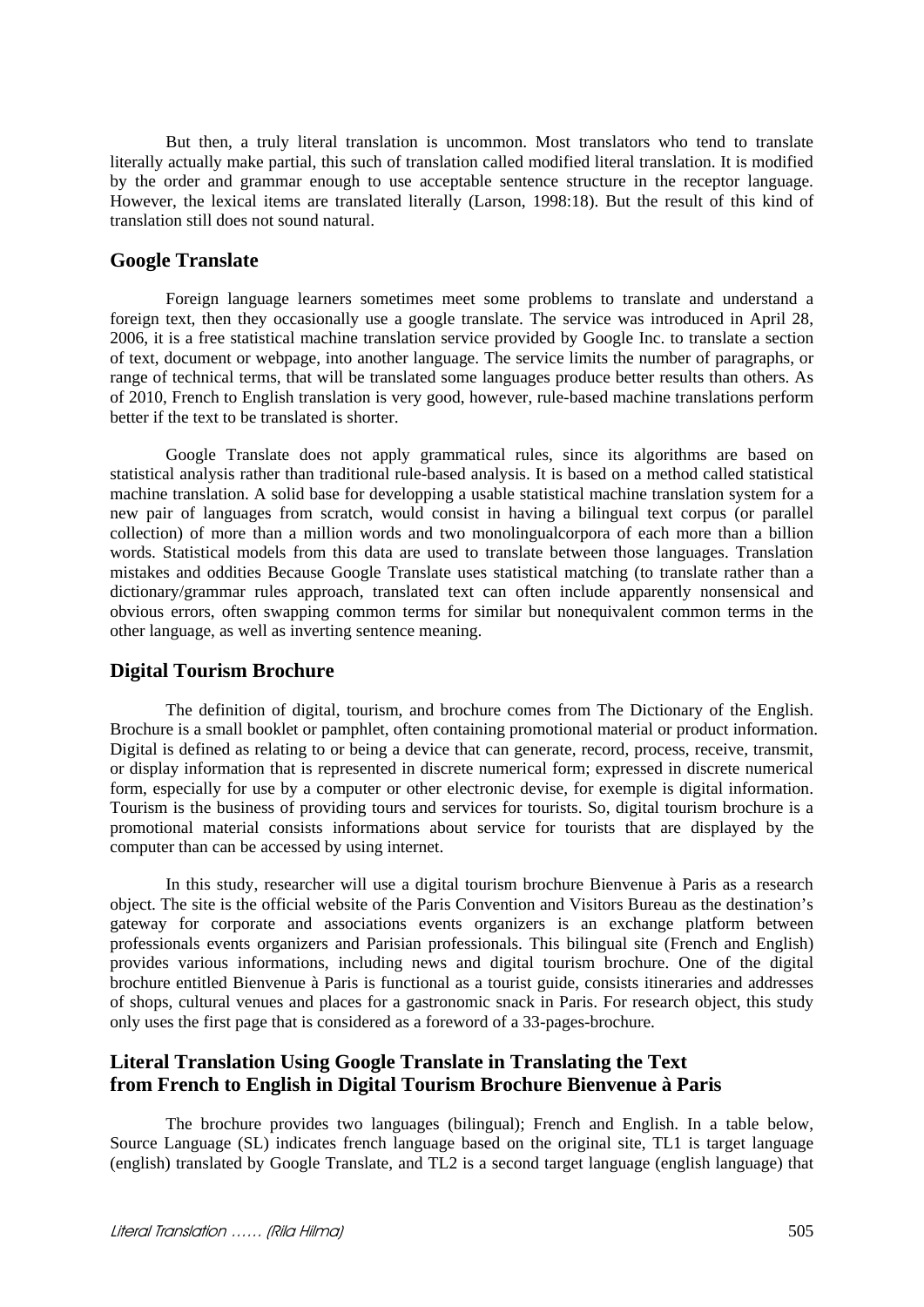comes from the original site. TL2 is considerably a proper translation because it is originally a content on the site and in this study contributes the understanding by comparing it to the TL1.

| No. | Source Language (SL)                                                                                                                   | <b>Target Language from Google</b><br>(TL1)                                                                        | Target Language from<br>original site (TL2)                                                                                               |
|-----|----------------------------------------------------------------------------------------------------------------------------------------|--------------------------------------------------------------------------------------------------------------------|-------------------------------------------------------------------------------------------------------------------------------------------|
|     | Paris, capitale mondiale de<br>la mode et de la création,<br>vous convie à une balade<br>sous le signe du plaisir et<br>de l'élégance. | Paris, world capital of fashion and<br>creation, invites you to stroll under<br>the sign of pleasure and elegance. | Paris, the world capital of<br>fashion and design, <i>invites</i><br>you for a walk, where the<br>focus is on indulgence and<br>elegance. |

Table 2 Literal translation using Google Translate

In TL 1 we find "...invites you to stroll under the sign of pleasure and elegance", this is a result of translation of "...vous convie à une balade sous le signe du plaisir et de l'élégance." To compare, it is written in TL2 "...invites you for a walk, where the focus is on indulgence and elegance." TL1 remains a literal translation since the translation is strict to the form of SL and the words preferences are rigid . In TL2, the translation is based on the meaning because there is a change of form but the meaning is easily delivered to the reader rather than TL1.

| Table 3 Literal translation using Google Translate |
|----------------------------------------------------|
|----------------------------------------------------|

| No. | Source Language (SL)         | Target Language from Google<br>(TL1) | Target Language from original<br>site $(TL2)$ |
|-----|------------------------------|--------------------------------------|-----------------------------------------------|
|     | Est-ce parce qu'elle demeure | Is it because she continues to       | After all, the French capital                 |
|     | l'écrin des plus belles      | showcase the finest luxury           | remains an inimitable showcase                |
|     | marques de luxe?             | brands?                              | for the finest luxury brands.                 |

There is a part of TL1 that proves a type of literal translation appears. "Elle" in english is literally translated "She", but if we understand the meaning of context in this sentence and in the previous, actually "Elle" is refer to the French country which is categorized as female noun in french language.

| Table 4 Literal translation using Google Translate |  |  |  |  |
|----------------------------------------------------|--|--|--|--|
|----------------------------------------------------|--|--|--|--|

| No. | Source Language (SL)                                                                                          | <b>Target Language from Google</b><br>(TL1)                                                             | Target Language from original site<br>(TL2)                                                                               |
|-----|---------------------------------------------------------------------------------------------------------------|---------------------------------------------------------------------------------------------------------|---------------------------------------------------------------------------------------------------------------------------|
|     | Depuis toujours, Paris<br>attire créateurs et stylistes,<br>dont le talent s'expose de<br>vitrine en vitrine. | Historically, Paris attracts artists and<br>designers, whose talent is exposed<br>in a showcase window. | Paris has always attracted designers<br>and fashion designers, whose<br>talents fill one window display after<br>another. |

This sentence is not really infected by word for word translation. Let's analyze a phrase "depuis toujours", only if someone is willing to translate it literally, it will become "since always". But Google Translate has modified it becomes "historically". Actually this is not really proper, because based on the meaning, "depuis toujours" means "from a long time ago", and historically almost means "based on the history" or "it was several times back then". The correct message delivery is actually in TL2, "Paris has always attracted", by using present perfect tense, it is mentioned that Paris from past until now has attracted designers and fashion designers.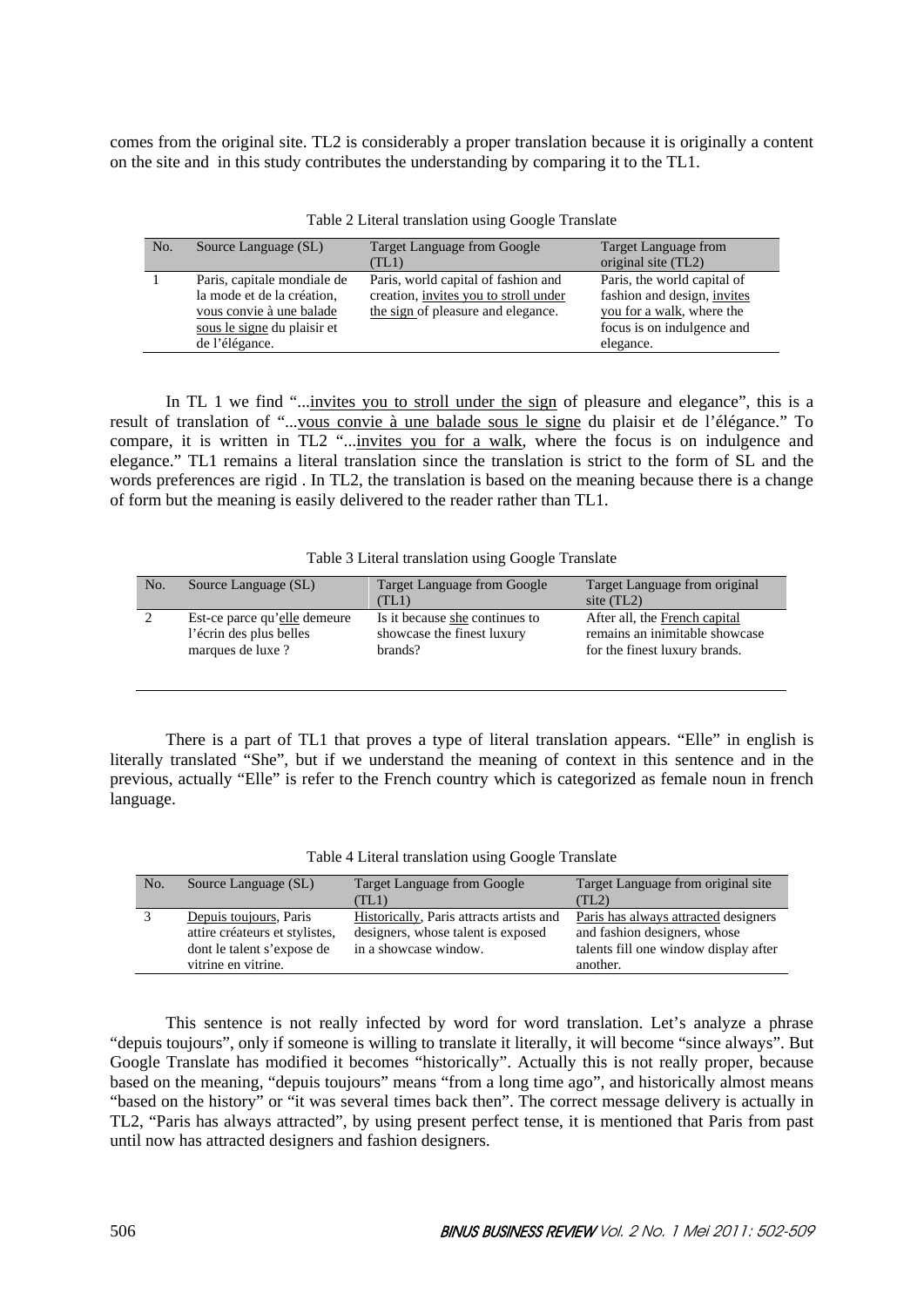| No. | Source Language (SL)                                                                                                  | Target Language from Google<br>(TL1)                                                             | Target Language from<br>original site (TL2)                                                                 |
|-----|-----------------------------------------------------------------------------------------------------------------------|--------------------------------------------------------------------------------------------------|-------------------------------------------------------------------------------------------------------------|
|     | Ce guide vous propose six<br>parcours cousus main qui<br>reflètent les grandes<br>tendances de la mode<br>parisienne. | This guide offers six courses that<br>hand-sewn reflect the major trends of<br>Parisian fashion. | This guide offers six<br>hand-picked itineraries,<br>which reflect the major<br>trends in Parisian fashion. |

Table 5 Literal translation using Google Translate

"Six parcours cousus main" (SL) translated as "six courses that hand-sewn" (TL1) is undoubtly stated as literal translation. The true meaning, take a look at TL2 as a guidance of proper and correct translation, "six hand-picked itineraries".

#### Table 6 Literal translation using Google Translate

| No. | Source Language (SL)                                                                                                                              | <b>Target Language from Google</b><br>(TL1)                                                                                  | Target Language from<br>original site (TL2)                                                                                                    |
|-----|---------------------------------------------------------------------------------------------------------------------------------------------------|------------------------------------------------------------------------------------------------------------------------------|------------------------------------------------------------------------------------------------------------------------------------------------|
|     | Ces itinéraires prêts-à-<br>parcourir comprennent une<br>sélection de quartiers et de<br>boutiques, de sites culturels<br>et d'étapes gourmandes. | These routes ready to go include a<br>selection of neighborhoods and<br>shopping, cultural attractions and<br>gourmet steps. | These ready-to-explore<br>itineraries feature a selection<br>of districts and shops, cultural<br>venues and places for a<br>gastronomic snack. |

A phrase: "Ces itinéraires prêts-à-parcourir" translated in TL1 as "These routes ready to go". This is literally translated and the result is nonsense. Compare to TL2 "These ready-to-explore itineraries", it has the same meaning as the SL but is expressed in the natural form.

|  | Table 7 Literal translation using Google Translate |  |  |
|--|----------------------------------------------------|--|--|
|  |                                                    |  |  |

| No. | Source Language (SL)                                                                              | <b>Target Language from Google</b><br>(TL1)                                                 | Target Language from original<br>site $(TL2)$                                    |
|-----|---------------------------------------------------------------------------------------------------|---------------------------------------------------------------------------------------------|----------------------------------------------------------------------------------|
| n   | Une sélection représentative,<br>mais modeste au regard des<br>milliers de commerces de<br>Paris! | A representative selection, but<br>small in comparison with thousands<br>of shops in Paris! | A representative, but modest<br>selection of the thousands of<br>shops in Paris! |

If we read TL1, we might find an awkward understanding, especially with a phrase "small in comparison", this phrase seems not related to the context. Let's compare with the less literal translation in TL2 "modest selection", this phrase make all components in this sentence related to each other and that results a clear meaning.

Table 8 Literal translation using Google Translate

| No. | Source Language (SL)                                                                                           | Target Language from Google<br>(TL1)                                                   | Target Language from original<br>site $(TL2)$                                                                          |
|-----|----------------------------------------------------------------------------------------------------------------|----------------------------------------------------------------------------------------|------------------------------------------------------------------------------------------------------------------------|
|     | Et si le sur mesure vous<br>tente, sachez que chaque<br>quartier de Paris compte des<br>dizaines de boutiques. | And if you try to measure, know that<br>each district of Paris has dozens of<br>shops. | And if you are tempted by a<br>custom-made itinerary, then<br>there are dozens of shops in<br>every district of Paris. |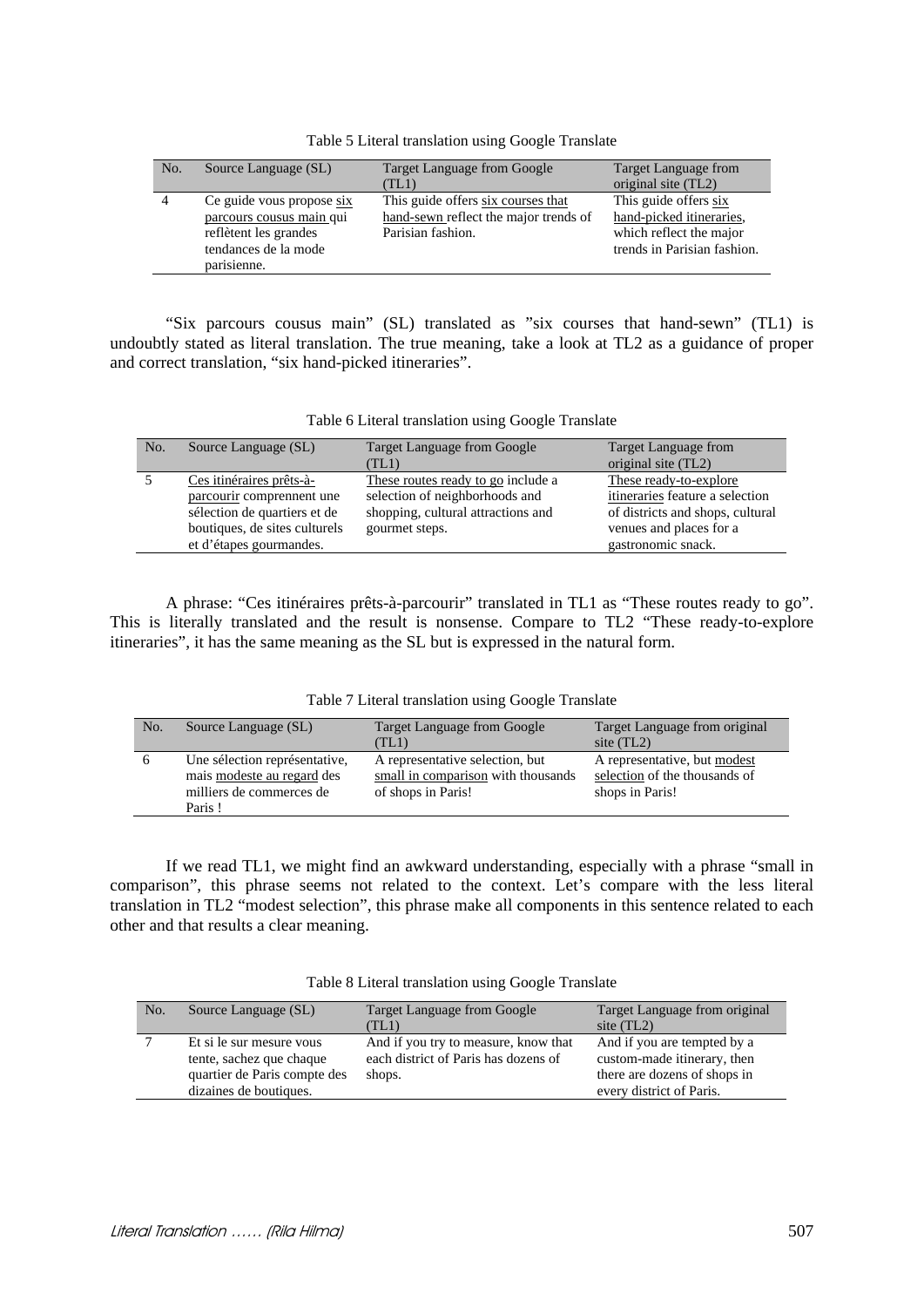The meaning in TL1 actually is quite easy to be understood, but still TL2 makes the translation more idiomatic and add more having the communication values.

| No. | Source Language (SL)                                                                                                                   | <b>Target Language from Google</b><br>(TL1)                                                           | Target Language from original<br>site $(TL2)$                                                                                       |
|-----|----------------------------------------------------------------------------------------------------------------------------------------|-------------------------------------------------------------------------------------------------------|-------------------------------------------------------------------------------------------------------------------------------------|
| 8   | La plupart des marques -<br>célébrissimes ou<br>confidentielles – recensées<br>dans ce guide ont d'autres<br>adresses dans la capitale | Most brands - famous or confidential -<br>listed in this guide have other addresses<br>in the capital | The majority of brands listed in<br>this guide $-$ whether very<br>famous or confidential – have<br>other addresses in the capital. |

Table 9 Literal translation using Google Translate

TL1, respecting the structure of SL is actually accurate in its message deliver and there is no great difficulties to understand the content. So this sentence can not categorized as literal translation.

| No. | Source Language (SL)        | Target Language from Google      | Target Language from original    |
|-----|-----------------------------|----------------------------------|----------------------------------|
|     |                             | TLI)                             | site $(TL2)$                     |
|     | A vous d'imaginer votre     | To you to imagine your own path, | So, create your own itinerary, a |
|     | propre parcours, en         | combining fashion, culture and   | mix of fashion, culture and      |
|     | conjuguant mode, culture et | lifestyle.                       | Parisian art de vivre.           |
|     | art de vivre.               |                                  |                                  |

Table 10 Literal translation using Google Translate

In TL1, readers can understand the content but still there is an oddity since the literal choice of words makes the translation sound foreign. "Combining fashion, culture and lifestyle" is hard to relate to an imagination of a path. Then in TL2, the meaning is essentially the same, but it is expressed in a variety of forms. Even the implicite meaning—to be communicative and persuasive—is well done transfered.

| No. | Source Language (SL)           | <b>Target Language from Google</b>  | Target Language from original    |
|-----|--------------------------------|-------------------------------------|----------------------------------|
|     |                                | (TL1)                               | site $(TL2)$                     |
| 10  | Sous la forme d'un             | In the form of clothing, a bag or a | And treat yourself to Paris,     |
|     | vêtement, d'un sac ou d'un     | perfume, offer you Paris - Paris    | whether it be clothes, a handbag |
|     | parfum, offrez vous Paris –    | because everything is yours.        | or a perfume  because Paris is   |
|     | car tout Paris s'offre à vous. |                                     | yours for the taking.            |

Table 11 Literal translation using Google Translate

"Sous la forme d'un vetement, ..." in SL translated in TL1 "In the form of clothing, ..." Comparing with TL2 "And treat yourself to Paris, whether it be clothes, ..." Also another exemple, "offrez vous Paris – car tout Paris s'offre à vous" in SL. The translation in TL2 results "offer you Paris - Paris because everything is yours. TL1 formulates the sentence "because Paris is yours for the taking." TL1 in here shows the inconvenience of literally translating method which translates without considering the meaning of a context. Wether TL2 in here do not really pay attention to the form of SL, but since the goal of translating is to keep the meaning constant, then wherever necessary, the receptor language form could be changed in order that the source language meaning not be distorted.